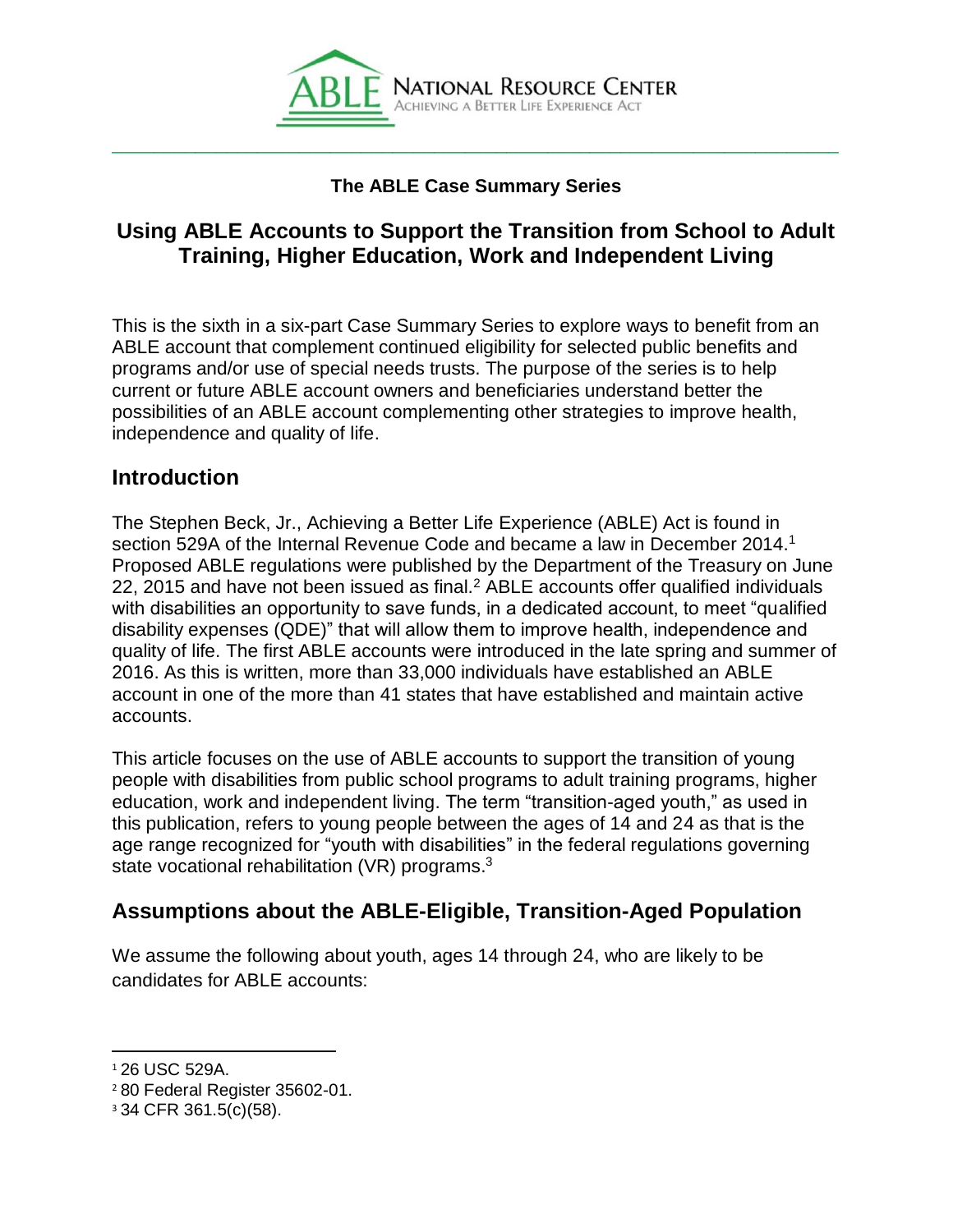Most will meet the Supplemental Security Income (SSI) disability criteria<sup>4</sup> and become eligible for SSI no later than their 18<sup>th</sup> birthday when the SSI program no longer counts the income and resources of their parents.

\_\_\_\_\_\_\_\_\_\_\_\_\_\_\_\_\_\_\_\_\_\_\_\_\_\_\_\_\_\_\_\_\_\_\_\_\_\_\_\_\_\_\_\_\_\_\_\_\_\_\_\_\_\_\_\_\_\_\_\_\_\_\_\_\_\_\_\_\_\_\_\_\_\_\_\_\_\_\_\_\_\_\_\_\_

- Most will become Medicaid-eligible no later than age 18 because Medicaid is automatic for SSI beneficiaries in 41 states, with youth in the remaining section 209b states potentially Medicaid-eligible under state-specific criteria.
- Some will, before or after age 18, become eligible for a state-specific Medicaid waiver program which allows for specialized services not otherwise available through the traditional Medicaid program.
- Most will have goals related to independent living, in either their own homes/apartments or within the family home.<sup>5</sup>
- A significant percentage will have long-term goals for full-time or part-time competitive employment and be expected to benefit from the services of their state's VR and/or Commission for the Blind agencies.
- A significant percentage will be expected to participate in either adult vocational training programs or higher education programs.

# **Opening an ABLE Account Before Eligibility for SSI and Medicaid**

**The Case of LP (2018)**: LP is 15 years old. She has mild cerebral palsy and a significant learning disability. She uses a cane or wheeled walker for mobility depending on the distance she needs to cover. LP has received special education services for the past nine years, attending regular classes with significant resource room help to assist her with reading written material. Her individualized education plan (IEP) calls for test questions to be read to her as necessary. LP lives with her mother and younger brother. LP received SSI payments from ages seven through nine, until her mother started working full-time. Because her mother currently works and earns more than \$60,000 per year, that income will make LP ineligible for SSI until she turns 18. $6$ 

**Setting Up a Special Needs Trust (SNT) (2014)**: When LP was 11 years old, her grandmother died, leaving \$40,000 in her will to each of four grandchildren (\$160,000 in total) to be put into trust accounts. Since LP was likely to be an SSI beneficiary in the

 $\overline{\phantom{0}}$ 

<sup>4</sup> To meet the disability criteria for use of an ABLE account, the person must either be in receipt of SSI or Social Security disability payments; or have a certification from a doctor that their disability has lasted or is expected to last 12 consecutive months, or result in death, and results in marked and severe functional deficits. 26 USC 529A(e)(1) & (2).

<sup>5</sup> Federal special education laws and regulations require that students, beginning at age 16 or earlier, are to receive "transition services" to prepare them for both independent living and community participation. 20 USC 1401(34); 34 CFR 300.320(b).

<sup>&</sup>lt;sup>6</sup> The SSI program stops counting parental income and resources when a child turns age 18.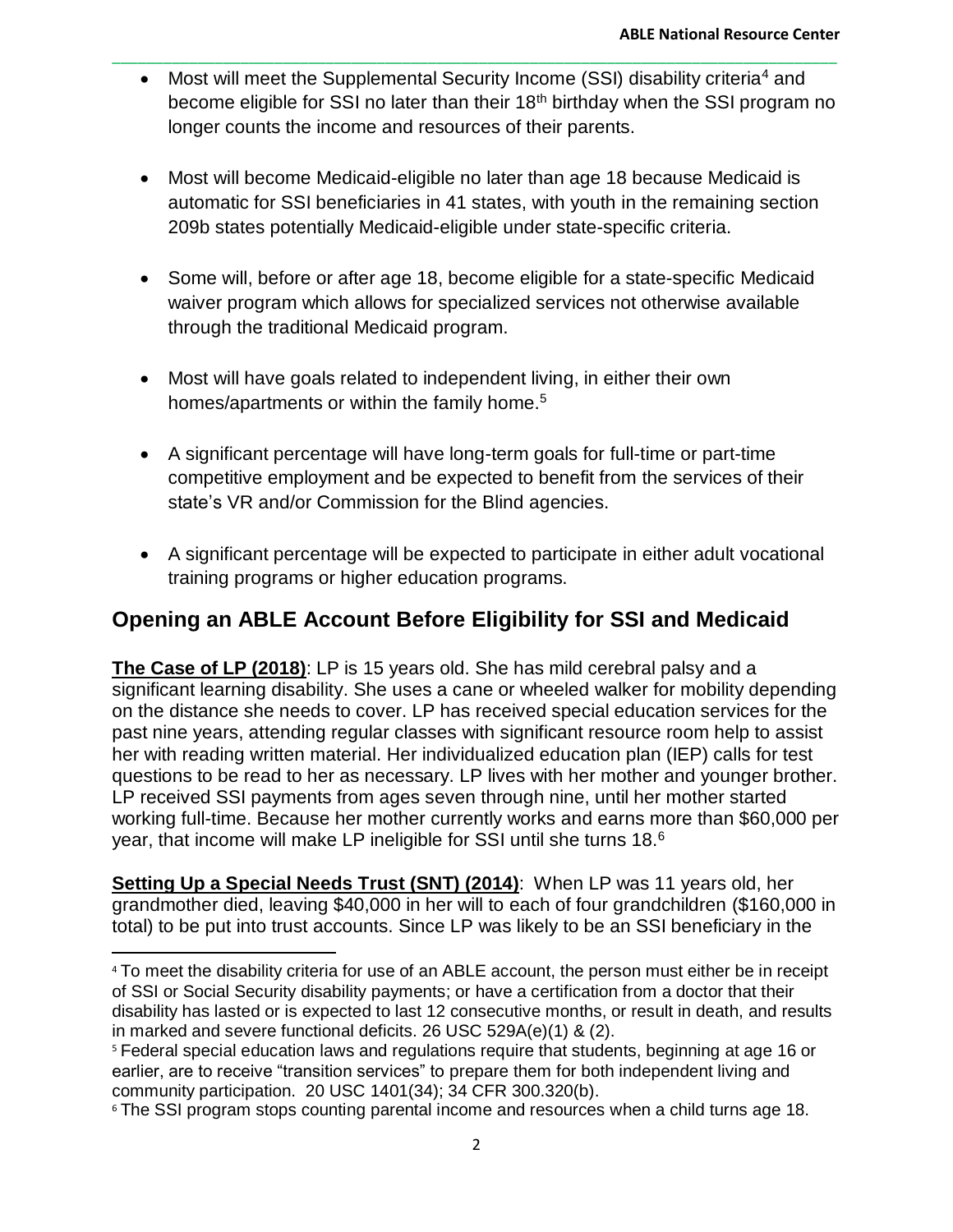future, the will directed that her inheritance was to be placed in an SNT, so as not to affect her SSI eligibility. An SNT was created for LP in July 2014 with an initial \$40,000 deposit from the inheritance. NOTE: No ABLE accounts existed in the country until the late spring or early summer of 2016.

\_\_\_\_\_\_\_\_\_\_\_\_\_\_\_\_\_\_\_\_\_\_\_\_\_\_\_\_\_\_\_\_\_\_\_\_\_\_\_\_\_\_\_\_\_\_\_\_\_\_\_\_\_\_\_\_\_\_\_\_\_\_\_\_\_\_\_\_\_\_\_\_\_\_\_\_\_\_\_\_\_\_\_\_\_

**Creation of ABLE Account (2016)**: LP's state was among the first to establish an ABLE account in the fall of 2016. Thereafter, LP's mother set up an in-state ABLE account for her in October 2016, at age 13, with an initial deposit of \$500. The attorney who prepared the SNT paperwork in 2014 advised LP's mother that the ABLE account would complement the SNT and offer some flexibility in the future if LP qualifies for SSI at age 18.<sup>7</sup> The attorney also noted that LP could set up an ABLE account in her home state or any other state that allowed non-residents to enroll. Each year, beginning in 2017, LP's mother hopes to put at least \$1,500 from her income tax refund into the ABLE account.

#### **Deposits and Balances in SNT and ABLE Accounts through 2021**:

| Year                                                                              | <b>Trust</b>                         | <b>ABLE Account</b>                                          |
|-----------------------------------------------------------------------------------|--------------------------------------|--------------------------------------------------------------|
| 2014 (age 11)<br>2015 (age 12)<br>2016 (age 13)<br>2017 (age 14)<br>2018 (age 15) | \$40,000<br>\$0<br>\$0<br>\$0<br>\$0 | n/a<br>n/a<br>\$500<br>\$1,500<br>\$1,500                    |
| 2019 (age 16)<br>2020 (age 17)<br>2021 (age 18)                                   | \$0<br>\$0<br>\$0                    | \$1,500<br>\$2,000<br>\$3,250<br>(includes graduation gifts) |
| 7/1/21 balances, with modest earnings                                             | \$44,500                             | \$11,750                                                     |

## **Payment for Special Tutoring Program for LP in 2019-20: Should It Be Through Trust or Through ABLE Account?**

In 2019, LP is 16 years old and completing her second year of high school. She continues to be in mainstream classes with special education services that include resource room assistance and testing modifications to allow exam questions to be read to her. LP and her mother identify an evening tutoring program that works with students with learning disabilities to develop alternative strategies for reading and other academic activities. The intensive tutoring program will cost \$1,500 per semester for a two-night per week program for 12 weeks. The goal is for this to better prepare LP for taking more advanced placement courses and for attending college.

Since the special education program has refused to fund this program and LP's mother prefers to enroll LP right away and not fight the system, she and LP want to use either

l

<sup>7</sup> See Case Summary # 3, *ABLE Accounts Compared to Special Needs Trusts: When is One or the Other Preferred? When do Both Work Well Together?*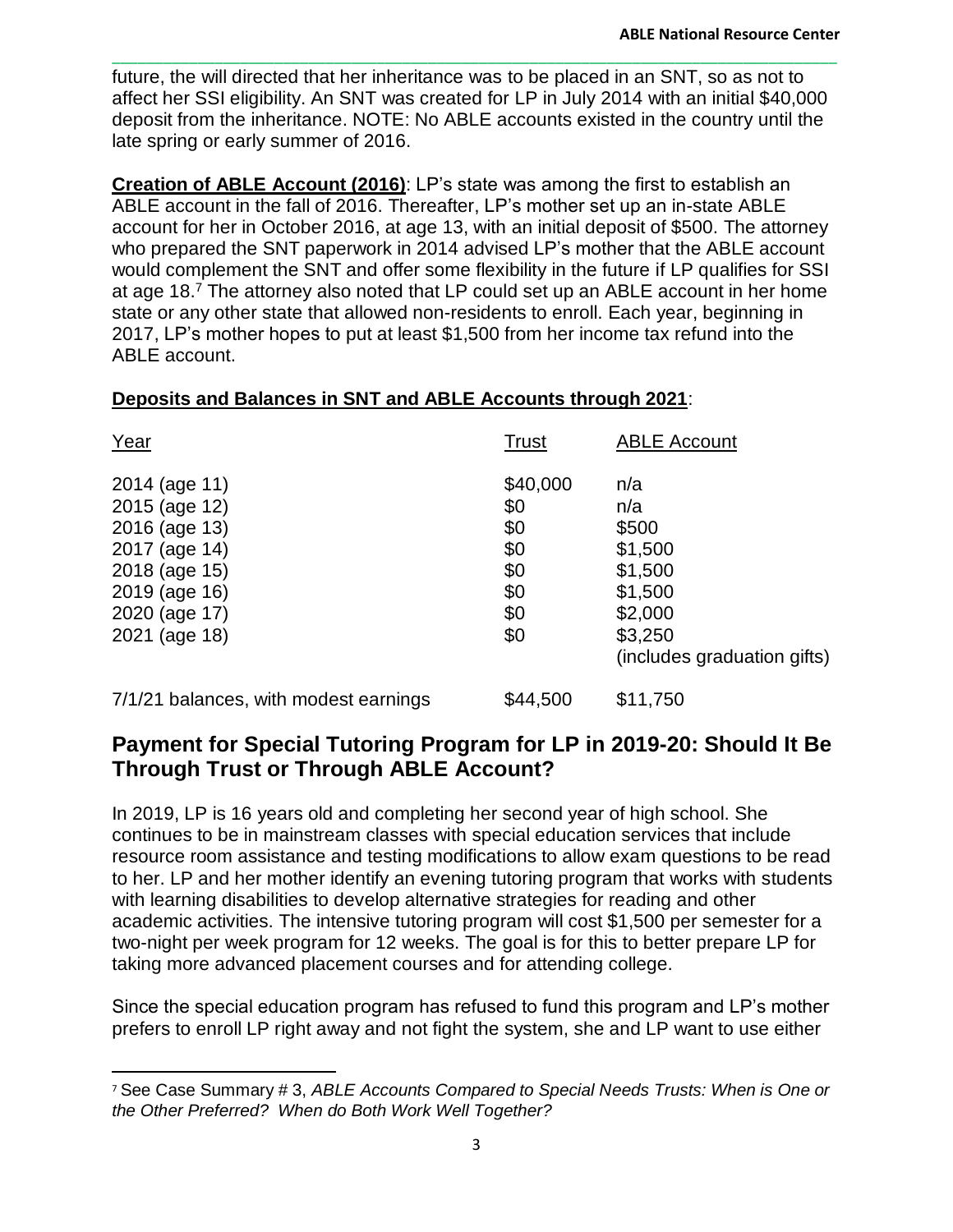the trust or the ABLE account to pay for the fall and spring semesters, a total of \$3,000. The attorney who drew up the SNT papers suggests taking the money from the trust, subject to the trustee's approval (LP's aunt is the trustee), and retaining the current balance in the ABLE account (almost \$5,500 in 2019). This is because there is flexibility in the ABLE account to eventually pay for LP's housing costs if she attends college in the next few years, without any impact on SSI if SSI is approved at age 18 (see discussion below).

\_\_\_\_\_\_\_\_\_\_\_\_\_\_\_\_\_\_\_\_\_\_\_\_\_\_\_\_\_\_\_\_\_\_\_\_\_\_\_\_\_\_\_\_\_\_\_\_\_\_\_\_\_\_\_\_\_\_\_\_\_\_\_\_\_\_\_\_\_\_\_\_\_\_\_\_\_\_\_\_\_\_\_\_\_

Readers should note that if there was no SNT and we were only talking about funds in the ABLE account, payments for an educational expense, like a tutoring program, would meet the qualifications as a QDE. $^8$ 

# **Maintaining Medicaid Waiver Program Eligibility Through Use of an ABLE Account (2019)**

In addition to the traditional Medicaid program, all states also fund services through one or more optional Home and Community-Based Services (HCBS) Medicaid waiver programs. An HCBS waiver, approved by the federal Centers for Medicare and Medicaid Services (CMS), allows a state to operate outside the confines of specified federal mandates, often to test innovative approaches to deliver services or to extend or expand coverage for a targeted population. Although states are not required to implement Medicaid waiver programs, all states have, historically, had one or more CMS-approved HCBS waivers.

A number of states implement HCBS waivers for children with a range of intellectual or other developmental disabilities. In addition to targeting a specified disability group for extra services, the specific waiver may also waive the requirement that the Medicaid agency consider the income and resources of the child's parents. Even when parental income is ignored, this kind of Medicaid waiver typically requires that the child meet certain income and asset tests based only on the child's income and assets*.* 9

LP's HCBS Waiver Service and Her ABLE Account: In 2019, at age 16, LP applies for and meets the disability criteria for her state's waiver for children under age 21 with an intellectual or other developmental disability. This waiver will not count her parent's income and resources, but will, in determining LP's eligibility for traditional Medicaid, count her income and resources (countable income limit of \$1,050 per month and countable resource limit of \$3,000, figures that are unique to her state). LP's only income is \$600 gross per month during the summer months (with no income the rest of the year). She only has \$50 in her bank account and \$5,500 in her ABLE account when she applies for the waiver.

l

<sup>8</sup> 26 USC 529A(e)(5).

<sup>9</sup> See, e.g., New York's *Care at Home Waiver* (for children with developmental disabilities and complex medical needs), requiring that eligibility is based on the child's income only, [http://www.kidswaivers.org/ny/.](http://www.kidswaivers.org/ny/) Essentially the same rules are applied in *Missouri Children's Developmental Disabilities Waiver*,<https://dmh.mo.gov/dd/progs/waiver/sjlmw.html> and in many similar HCBS waivers throughout the country.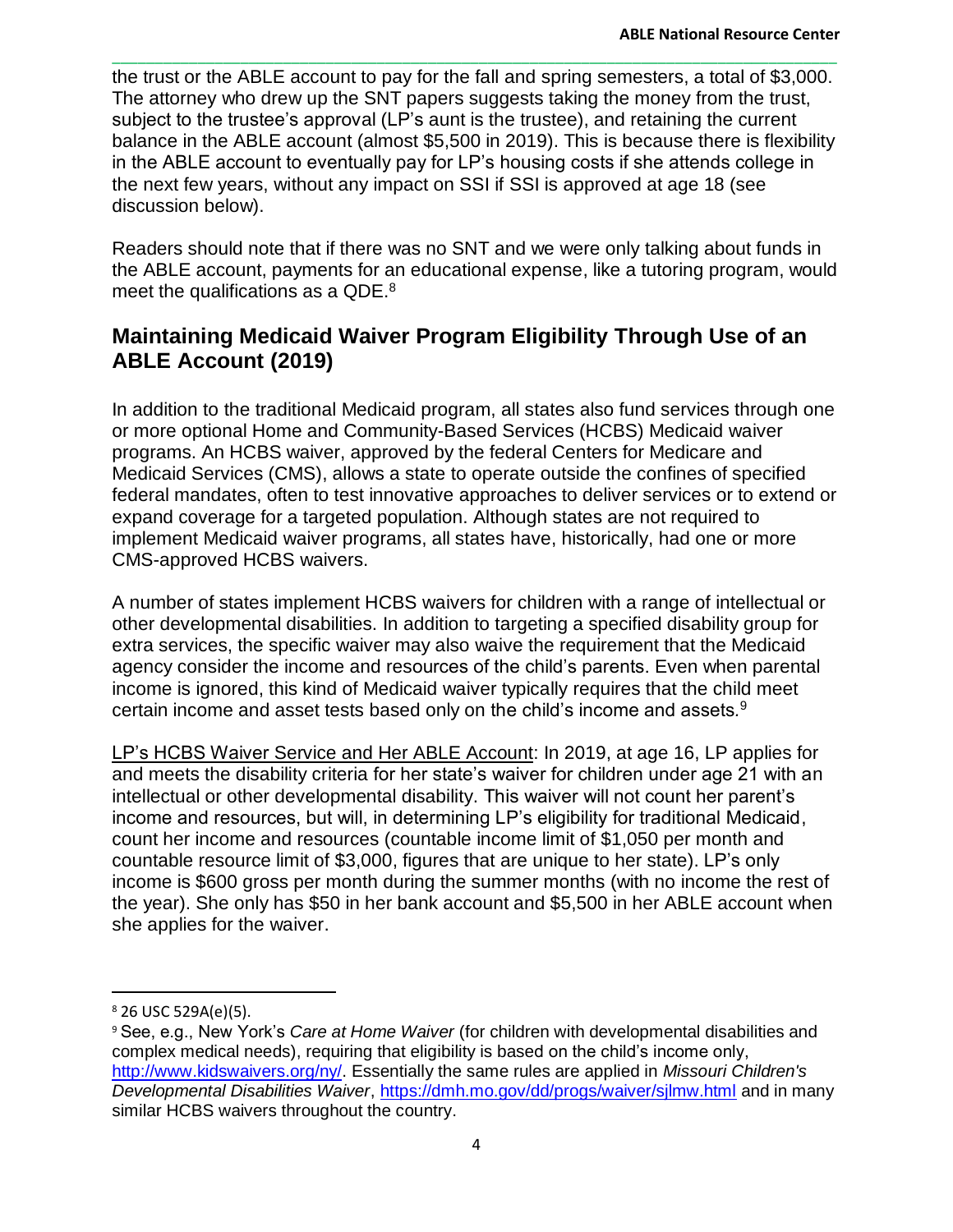\_\_\_\_\_\_\_\_\_\_\_\_\_\_\_\_\_\_\_\_\_\_\_\_\_\_\_\_\_\_\_\_\_\_\_\_\_\_\_\_\_\_\_\_\_\_\_\_\_\_\_\_\_\_\_\_\_\_\_\_\_\_\_\_\_\_\_\_\_\_\_\_\_\_\_\_\_\_\_\_\_\_\_\_\_ The HCBS waiver finds that LP is eligible for the program, not counting her mother's income and resources and not counting the assets in her ABLE account pursuant to the federal CMS policy of September 2017.<sup>10</sup> While all waivers will be a bit different, we will assume that this waiver is authorized to fund a high-quality laptop computer for home and school use, specialized software as recommended by LP's evening tutoring program and six hours of training to help her learn how to use the laptop and software. The waiver also provides LP with a case manager who will help her identify services she needs to progress into college and independent living. Because the computer is purchased through the waiver and not through the special education program, LP will own it and be able to take it with her when she begins attending a college or community college program after high school.<sup>11</sup>

# **LP Turns 18 (2021) and Is Approved for SSI Despite ABLE Account Assets**

In April 2021, less than two months before high school graduation, LP turns 18 and is approved for SSI with payments beginning in May 2021. Although she now has more than \$40,000 in the trust and more than \$10,000 in the ABLE account, the assets in each account are excluded and do not impact her SSI eligibility.<sup>12</sup> LP will get the 2021 federal SSI rate, a small state supplement and will be eligible for Medicaid, as Medicaid is automatic for SSI beneficiaries in her state.

# **LP Graduates from High School (2021): Family and Friends Are Encouraged to Make Gifts Directly to the ABLE Account**

In June 2021, LP graduates and the invitation to her graduation party encourages everyone to consider making any gifts as deposits to her ABLE account, with the understanding that this will allow LP to meet future college expenses not met by other sources. The result is that \$1,250 worth of gifts gets added to her ABLE account. Because these gifts go directly into her ABLE account and do not come to LP, the SSI program does not consider these to be LP's income and her SSI payment is not reduced.

# **LP Starts College (2021): ABLE Account Payments for Rent, College Expenses Not Covered by State VR Agency**

Following high school graduation, LP enrolls in the state university about 45 minutes from her home. Her state VR agency will pay for her tuition, fees and books, after she exhausts available state and federal grants. LP and her mother decide that she will live

<sup>10</sup> Center for Medicare and Medicaid Services, Dear State Medicaid Director Letter, SMD # 17-002, regarding *Implications of the ABLE Act for State Medicaid Programs*, [www.medicaid.gov/federal-policy-guidance/federal-policy-guidance.html](http://www.medicaid.gov/federal-policy-guidance/federal-policy-guidance.html) (9/7/17).

 $\overline{\phantom{0}}$ 

<sup>&</sup>lt;sup>11</sup> In most states, the school district's special education program will retain ownership of personal-use items like laptop computers when the child using it graduates from high school. <sup>12</sup> A trust is only excluded by SSI as a resource if drafted to meet SSI exclusion criteria. See Section L of [https://secure.ssa.gov/apps10/poms.nsf/lnx/0501120200.](https://secure.ssa.gov/apps10/poms.nsf/lnx/0501120200) We assume this trust meets that criteria.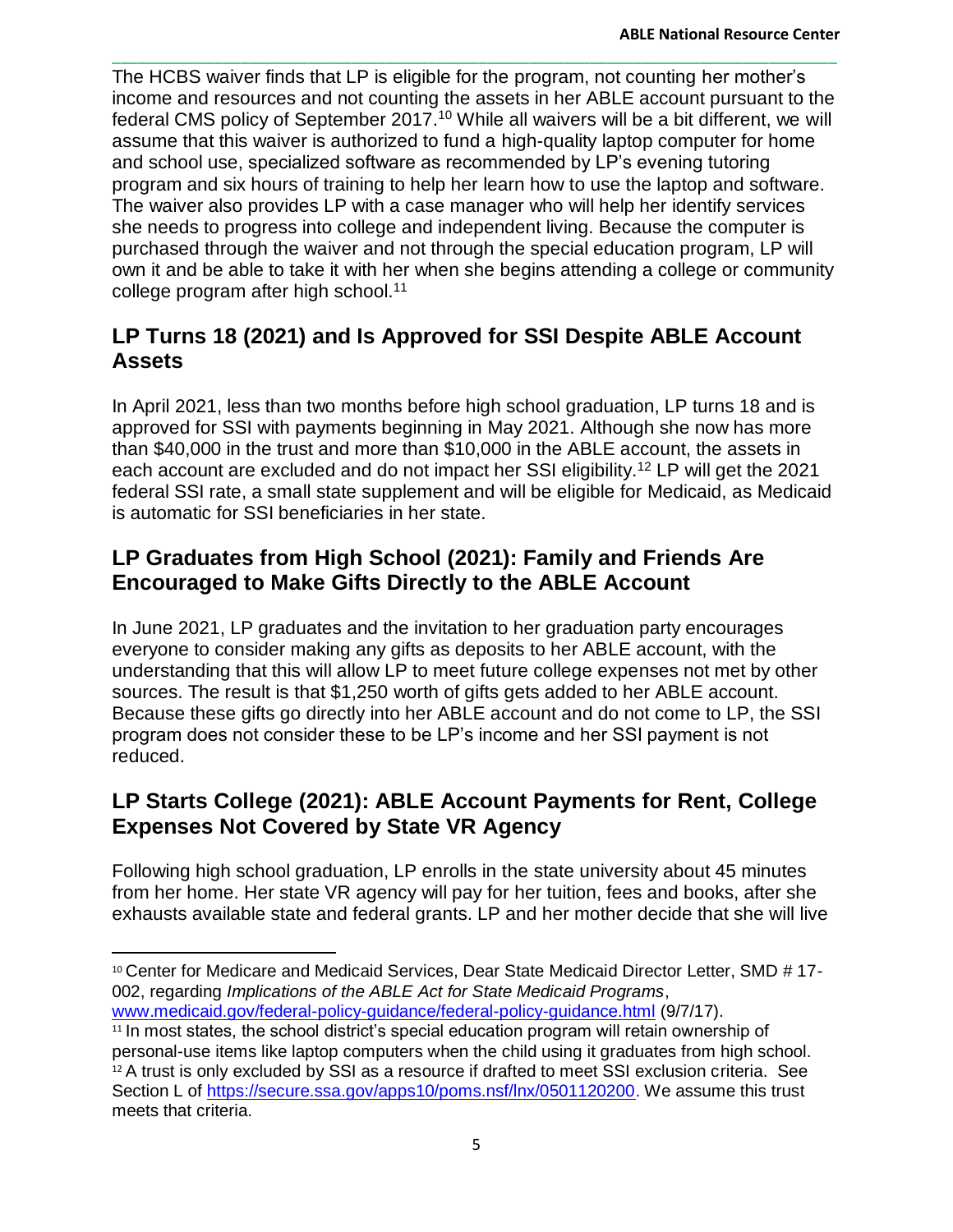in a one-person apartment near the campus, rather than in the dorms, as she needs a quiet environment with no distractions because of her learning disability. The rent, including all utilities, will be \$750 per month – well beyond her ability to cover from her SSI payment.

\_\_\_\_\_\_\_\_\_\_\_\_\_\_\_\_\_\_\_\_\_\_\_\_\_\_\_\_\_\_\_\_\_\_\_\_\_\_\_\_\_\_\_\_\_\_\_\_\_\_\_\_\_\_\_\_\_\_\_\_\_\_\_\_\_\_\_\_\_\_\_\_\_\_\_\_\_\_\_\_\_\_\_\_\_

Effective September 2021, LP has an \$11,750 balance in her ABLE account. Starting that month, LP makes distributions from the ABLE account to pay the \$750 per month rent, a total of \$9,000 for the 12-month period ending 8/31/22. Pursuant to SSI policy, since the rent payments are QDEs they are not considered income to LP and do not reduce her SSI payment.<sup>13</sup>

## **Expected ABLE Savings and Distributions During Remaining College Years**

After using ABLE distributions to pay rent during her first year of college, LP's ABLE account balance is down to about \$4,000 as she enters her second year of college (assuming \$9,000 spent on rent and annual contributions from LP's mother continue). Since the reduced balance in the ABLE account will not be enough to cover rent for the next year, what options does LP have?

The following are some options LP and her mother will need to consider:

- With the SNT balance now in excess of \$40,000, talk to the SNT trustee about moving enough money from the trust into the ABLE account to cover LP's rent (or part of her rent, with the SSI payment used to meet a part of the rent). Doing so would retain a reasonable balance in the ABLE account and the SSI program would not count the contributions for rent by the ABLE account as income to LP, meaning her SSI payment would stay the same.
- LP should be made aware of the SSI Student Earned Income Exclusion (SEIE), available to her if she is an employed, full-time student under age 22 regularly attending school. Under 2019 SEIE criteria, the first \$1,870 gross per month of earnings will be ignored and not used to reduce her SSI payment (up to a yearly maximum of \$7,550). If she works and benefits from the SEIE, she may be able to save some of her earnings in the ABLE account.
- LP's mother should consult a tax professional about the ability to continue listing LP as a dependent on her tax returns if she continues to provide some support to her throughout college. She should also inquire about any special deductions or tax credits that might be available based on her partial support for LP's studies.
- Since LP is expected to continue receiving SSI through her college years, her SSI beneficiary status will continue to make her exempt from her state VR agency's financial needs test.

l

<sup>13</sup> POMS SI 01130.740 C.4.